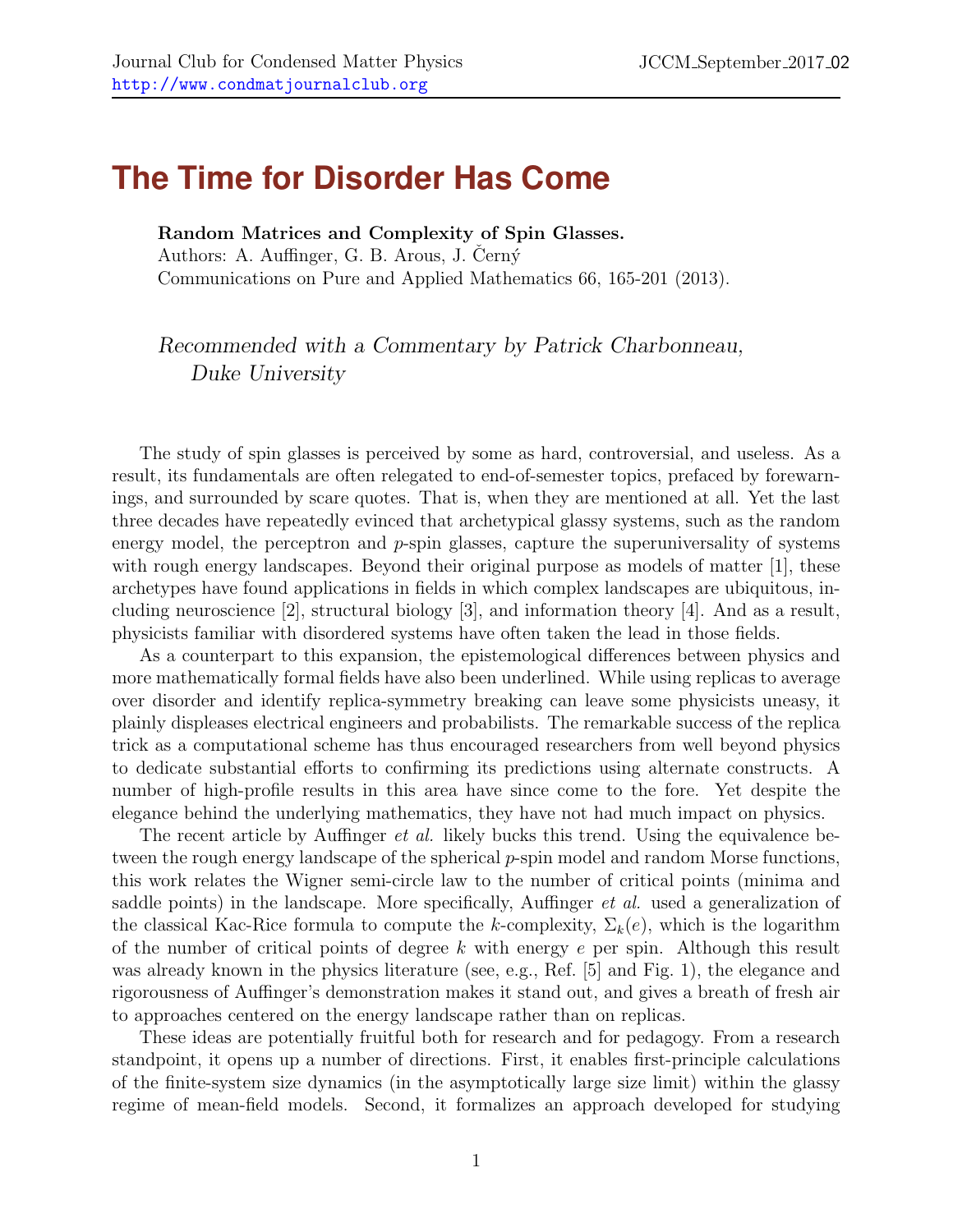

<span id="page-1-1"></span>Figure 1: (left) Zero-temperature k-complexity of the spherical p-spin glass with  $p = 3$ . The energy minima that lie below the threshold energy,  $e_{\text{th}} = -\sqrt{4/3}$ , are exponentially more numerous than the barriers to putatively leave them, whereas at  $e_{\text{th}}$  critical points of all orders are equally numerous. (right) Schematic of the minima in the energy landscape. Starting from the ground state energy (thick line) and going up, energy minima increase in number and widen until  $e_{th}$  (thin line), at which point essentially all minima become saddles. A system with  $e < e_{\text{th}}$  thus clearly remains stuck, whereas one with  $e \ge e_{\text{th}}$  finds many ways out. In other words, it goes from non-ergodic (glassy) to ergodic (liquid) following the mean-field random first-order transition scenario.

simpler disordered systems (Refs. [\[6,](#page-2-4) [7\]](#page-2-5) are unfortunately not cited), which is now being expanded to complex models beyond traditional spin glasses. Third, it makes possible a replica-free estimate of the finite-temperature solution of the spherical  $p$ -spin model, taking only harmonic excitations around energy minima into account.

From a pedagogical standpoint, this work is likely even more significant. As Giulio Biroli demonstrated in a set of lectures he gave during the latest [Boulder Summer School,](http://boulderschool.yale.edu/2017/boulder-school-2017) its approach can be used to teach the elementary concepts behind the physics of disordered systems without having to toil through the more arcane aspects of the replica machinery [\[8\]](#page-2-6). The end result is neither hard nor controversial anymore. Because these ideas are also useful and spreading quickly, I look forward to encountering (under)graduate statistical mechanics textbooks that embrace them.

This Commentary was supported by a grant from the Simons Foundation (#454937).

## References

<span id="page-1-0"></span>[1] P. Charbonneau et al., Glass and Jamming Transitions: From Exact Results to Finite-Dimensional Descriptions, Ann. Rev. Condens. Matter Phys. 8, 265-288 (2017).